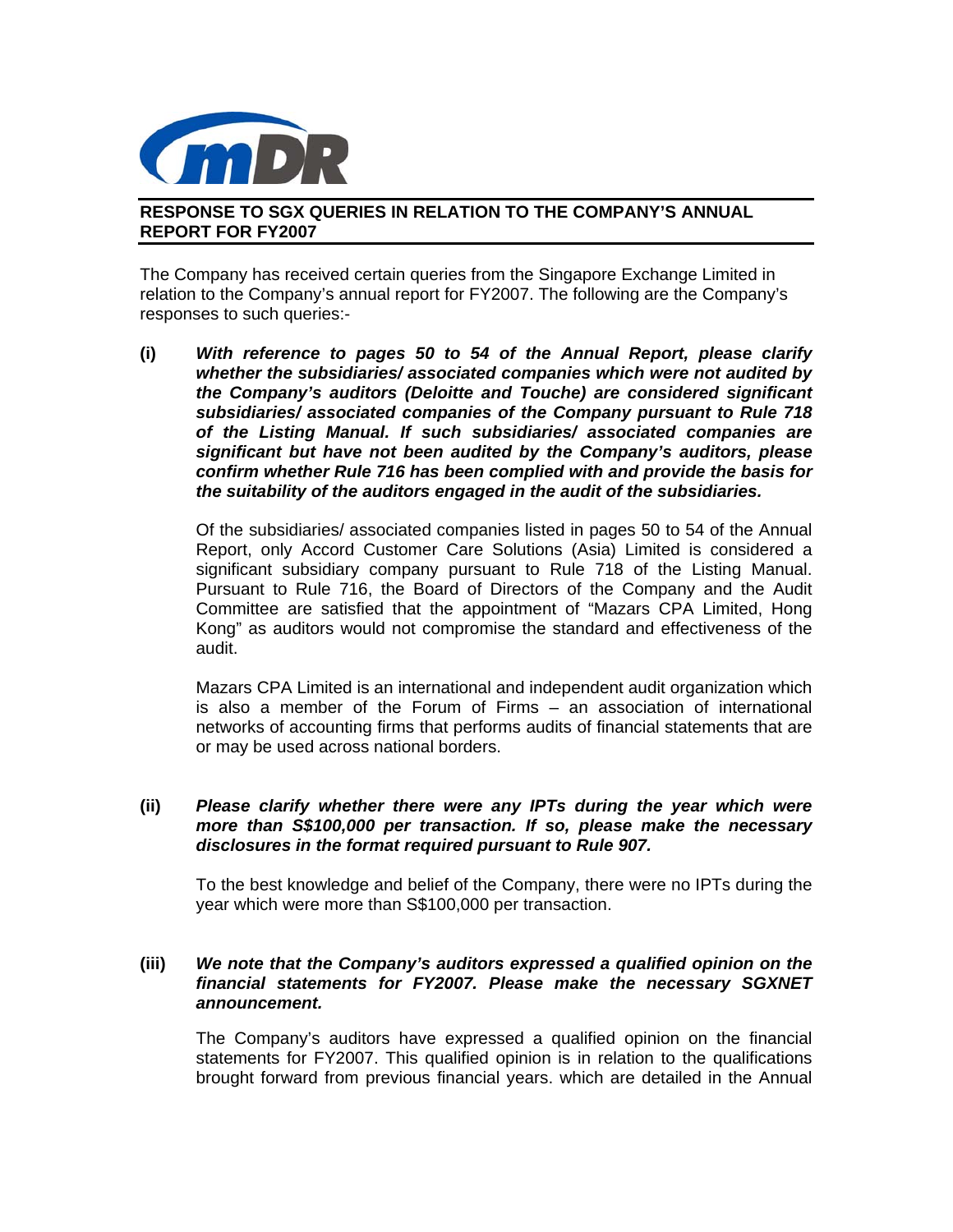Report for FY2007 in the Independent Auditors' Report on pages 21 to 22 as follows:-

#### "*Basis for Qualified Opinion*

*The matters below, that have an impact on the opening balances for the year ended 31 December 2007, were highlighted in our auditors' report on the financial statements for the year ended 31 December 2006, whereby we issued a qualified opinion:-* 

*(a) Opening Balances* 

*We were unable to satisfy ourselves about the opening balances brought forward from 31 December 2006, as we issued a disclaimer of opinion for the year ended 31 December 2005 and 2004.* 

*(b) Transactions with related parties* 

*We were unable to satisfy ourselves as to the completeness of the disclosure of related party transactions and other financial effects, if any, on the financial statements.* 

*(c) Overseas subsidiaries* 

*We did not receive audit clearances from certain subsidiaries' auditors and the auditors of certain other subsidiaries expressed disclaimer of opinion for the year ended 31 December 2006 and 2005.* 

*The opening balances affected by the matters described above were brought forward into the financial statements for the year ended 31 December 2007 and hence these matters may have effects on the 2007 financial statements.*"

Based on the qualifications brought forward from previous financial years, as described in (a) to (c) aforementioned, the Auditors of the Company issued the following Qualified Opinion, as can be found on page 22 of the Annual Report for 2007:-

### "*Qualified Opinion*

*Except for the effects of such adjustments and disclosures, if any, on the accompanying financial statements, of the matters described in the Basis for Qualified Opinion paragraphs, in our opinion the consolidated financial statements of the Group and the balance sheet of changes in equity of the Company are properly drawn up in accordance with the provisions of the Act and Singapore Financial Reporting Standards so as to give a true and fair view of the state of affairs of the Group ad of the Company as of 31 December 2007 and of the results, changes in equity and cash flows of the Group and the changes in equity of the Company for the year ended on that date.*"